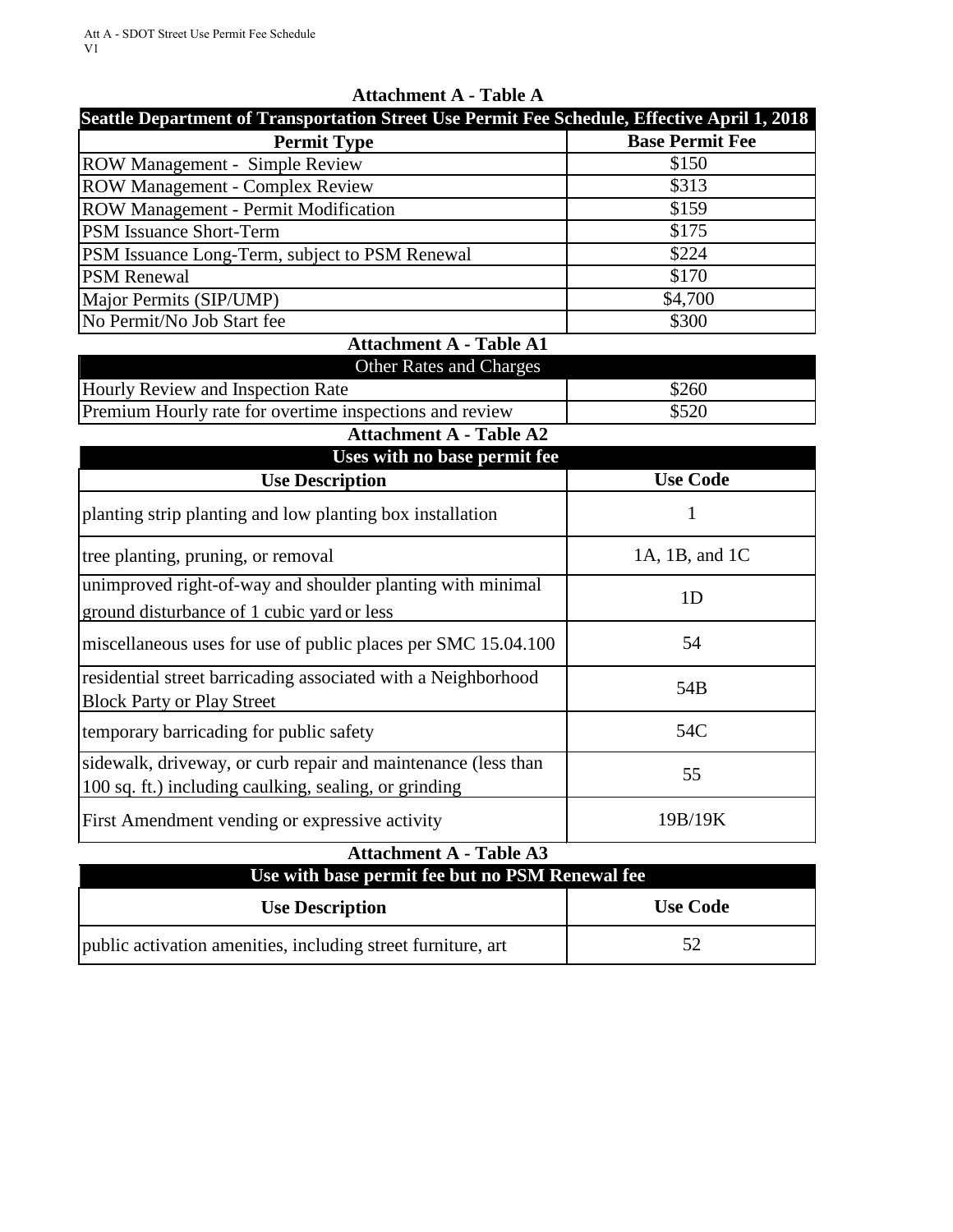#### **Attachment A - Table B1**

| <b>Use Fee Model</b> |                                  |                                     |  |
|----------------------|----------------------------------|-------------------------------------|--|
|                      | Cost per square foot per 10 days |                                     |  |
|                      |                                  | Arterial Street Non-arterial street |  |
| Month 1              | \$0.10                           | no fee                              |  |
| Month 2              | \$0.20                           | \$0.10                              |  |
| Month <sub>3</sub>   | \$0.40                           | \$0.10                              |  |
| Month 4              | \$0.80                           | \$0.20                              |  |
| Month 5              | \$1.20                           | \$0.20                              |  |
| Month 6 and 7        | \$1.20                           | \$0.40                              |  |
| Month 8 and 9        | \$1.20                           | \$0.80                              |  |
| Month 10             | \$1.20                           | \$1.20                              |  |
| 31D permits          |                                  | \$.66 per sq ft                     |  |

# **Attachment A - Table B2**

Applies to the following uses of the right of way:

| <b>Use Description</b>                                           | <b>Use Code</b> | <b>Type of Permit</b> |
|------------------------------------------------------------------|-----------------|-----------------------|
| install or remove rockeries, retaining walls, fences, and other  | 29B             | <b>ROW Complex</b>    |
| staging and material storage in transporation corridor           | 31              | <b>ROW Complex</b>    |
| Single-family construction/debris dumpster or storage containers | 31B             | <b>ROW Simple</b>     |
| use of mobile crane, manlift, boom truck, pump truck, etc.       | 44              | <b>ROW Complex</b>    |
| non-walk thru structures such as scaffolding                     | 50              | <b>ROW Complex</b>    |
| utility service or short main construction                       | 51              | <b>ROW Complex</b>    |
| utility main construction                                        | 51A             | <b>ROW Complex</b>    |
| installing, maintaining, replacing, or removing utility poles or | 51B             | <b>ROW Complex</b>    |
| utility construction restoration                                 | 51M             | <b>ROW Complex</b>    |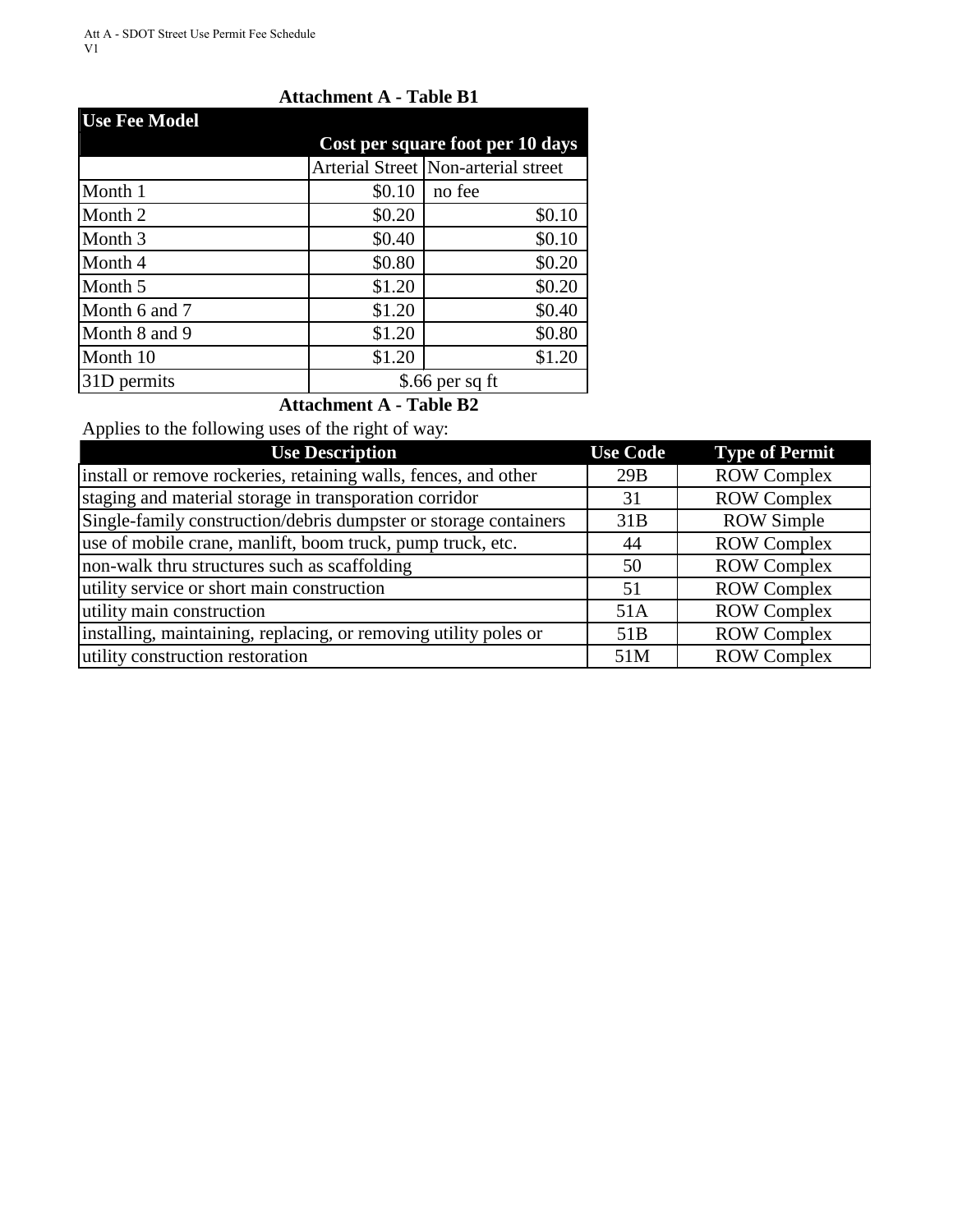## **Attachment A - Table C1**

| $\mathbf{A}$ . The definition of $\mathbf{A}$                                                         |                 |          |                    |
|-------------------------------------------------------------------------------------------------------|-----------------|----------|--------------------|
| <b>Signs</b>                                                                                          | <b>Use Code</b> | one sign | each<br>additional |
| Advertising in the right of way, including directional<br>signs, awning graphics and related lighting |                 | \$0      | \$75               |

# **Attachment A - Table C2**

These rates apply to the following permited uses in the right of way

| <b>Use Description</b>                                           | <b>Use Code</b> | <b>Long-term Occupancy Fee</b>                            |
|------------------------------------------------------------------|-----------------|-----------------------------------------------------------|
| fixed ground signs                                               | 2A              | \$767/sign                                                |
| long-term maintenance of at-grade structures                     | $\overline{7}$  | .66/sf                                                    |
| structures, moorage, and overhangs in underwater<br>streets      | 7A              | \$2.18/sf                                                 |
| long-term maintenance of below- and above-grade<br>structures    | 7C              | .66/sf                                                    |
| long-term fenced material storage and private use                | 12              | .66/sf                                                    |
| areaways existing prior to January 1, 1995: active               | 16              | .66/sf                                                    |
| merchandise displays                                             | 18A             | \$1.56/sf                                                 |
| sidewalk cafes and streateries                                   | 18B             | \$1.56/sf                                                 |
| 1 <sup>st</sup> Amendment vending                                | 19 <sub>B</sub> | \$40+\$35/month                                           |
| Stadium Event vending (April-September)                          | 19C             | \$170/month                                               |
| Stadium Event vending (October-March)                            | 19 <sub>D</sub> | \$110/month                                               |
| vending from a public place sidewalk or plaza (DAY<br>6am-8pm)   | 19E             | $$1.56/sf + $344$                                         |
| vending from a public place sidewalk or plaza (NIGHT<br>8pm-6am) | 19F             | $$1.56/sf + $688$                                         |
| food-vehicle zone vending (DAY 6am-8pm)                          | 19G             | \$468 (each 4-hr period x each<br>day per week $) + $344$ |
| food-vehicle zone vending (NIGHT 8pm-6am)                        | 19H             | \$468 (each 4-hr period x each<br>day per week $) + $688$ |
| 1st Amendment expressive activity                                | 19K             | $$40 + $35/$ month over one<br>month                      |
| underground storage tank: non-decommissioned                     | 21              | \$767/tank                                                |
| permanent soldier piles                                          | 22B             | \$1011/pile                                               |
| staging or material storage in a non-transportation<br>corridor  | 31D             | .66/sf                                                    |
| structures, moorage, and overhangs in state waterways            | <b>WW100</b>    | \$2.16/sf                                                 |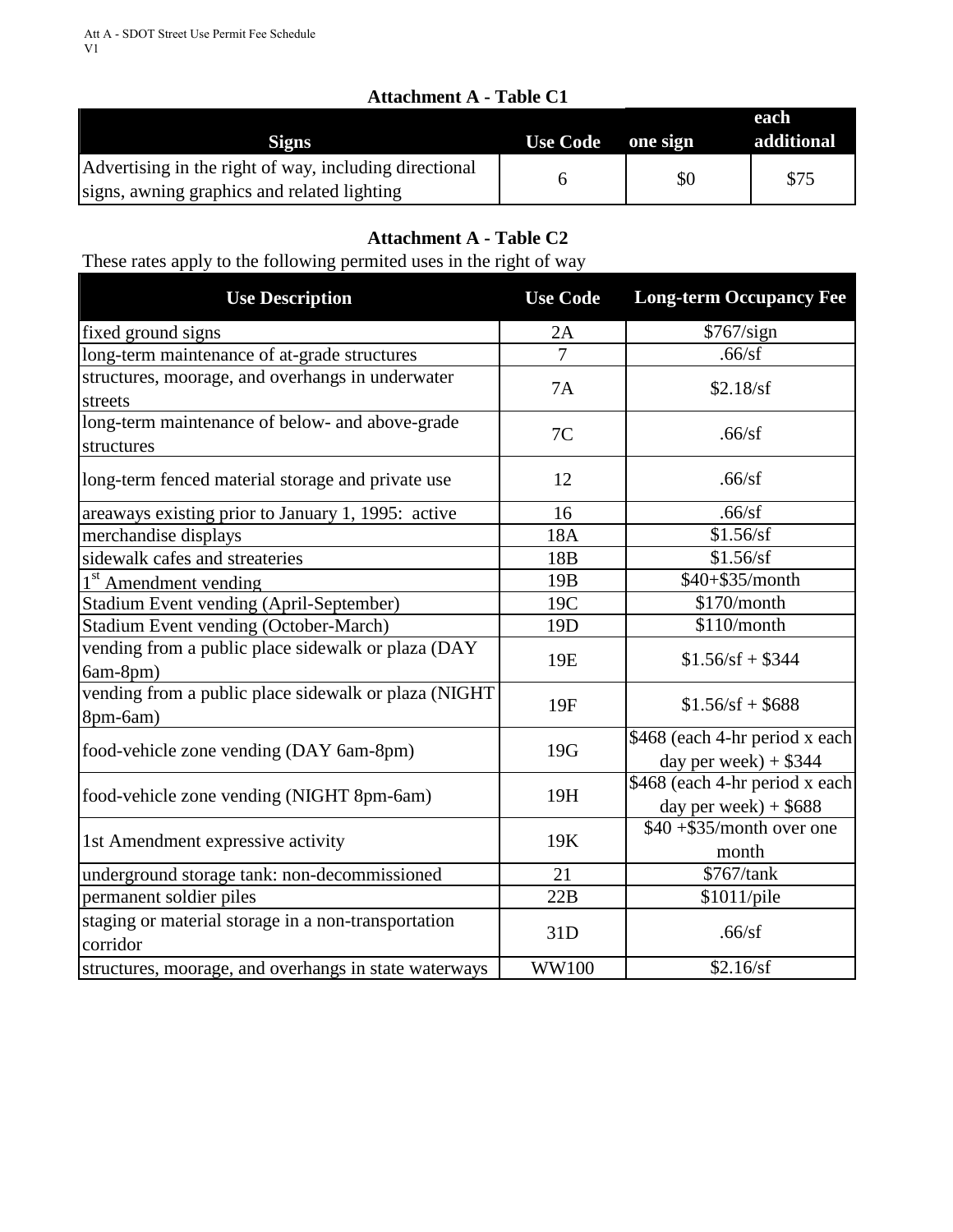| <b>Term Permit Fees</b> |                                | <b>Degree of Alienation</b> |
|-------------------------|--------------------------------|-----------------------------|
|                         | utility tunnels/structures     | 0.3                         |
| sub-surface             | vehicle/pedestrian tunnels     | 0.25                        |
|                         | public plazas, artwork         | 0.1                         |
|                         | structures, restricted access  | 0.8                         |
| at-grade                | utility structures             | 0.5                         |
|                         | overhead building structures   | 0.75                        |
|                         | private use skybridges         | $\overline{2}$              |
|                         | semi-public use skybridges     | 0.75                        |
|                         | public use skybridges          | 0.1                         |
|                         | vehicle bridges                | 0.5                         |
| above grade             | public use vehicle ramps       | 0.2                         |
| Other                   | sustainable building features* | 0.1                         |

# **Attachment A - Table D1**

(land value)  $*$  (use area)  $*$  (rate of return)  $*$  (degree of alienation) = annual fee

The minimum annual fee for term permits is \$170

# **Programmatic Term Permit and Franchise Agreements: fee established by ordinance**

\* In order to qualify for this degree of alienation factor, the development must be participating in the City's Living Building Program, be capable of achieving Leadership in Energy and Environmental Design (LEED) platinum certification, or both.

# **Attachment A - Table D2**

| <b>Shoreline Street End Fees</b>                                                                                                                                                                                                                                                                              | Use Description              | Use Code |
|---------------------------------------------------------------------------------------------------------------------------------------------------------------------------------------------------------------------------------------------------------------------------------------------------------------|------------------------------|----------|
|                                                                                                                                                                                                                                                                                                               | shoreline street ends [land] |          |
|                                                                                                                                                                                                                                                                                                               | portion]                     |          |
| $\sqrt{1}$ 1<br>$\sim$ . $\sim$ . $\sim$ . $\sim$ . $\sim$ . $\sim$ . $\sim$ . $\sim$ . $\sim$ . $\sim$ . $\sim$ . $\sim$ . $\sim$ . $\sim$ . $\sim$ . $\sim$ . $\sim$ . $\sim$ . $\sim$ . $\sim$ . $\sim$ . $\sim$ . $\sim$ . $\sim$ . $\sim$ . $\sim$ . $\sim$ . $\sim$ . $\sim$ . $\sim$ . $\sim$ . $\sim$ |                              |          |

(land value) \* (use area) \* (rate of return) \* (demand probability) \* (maritime industrial use) = annual fee The minimum annual fee for shoreline street end permits is \$170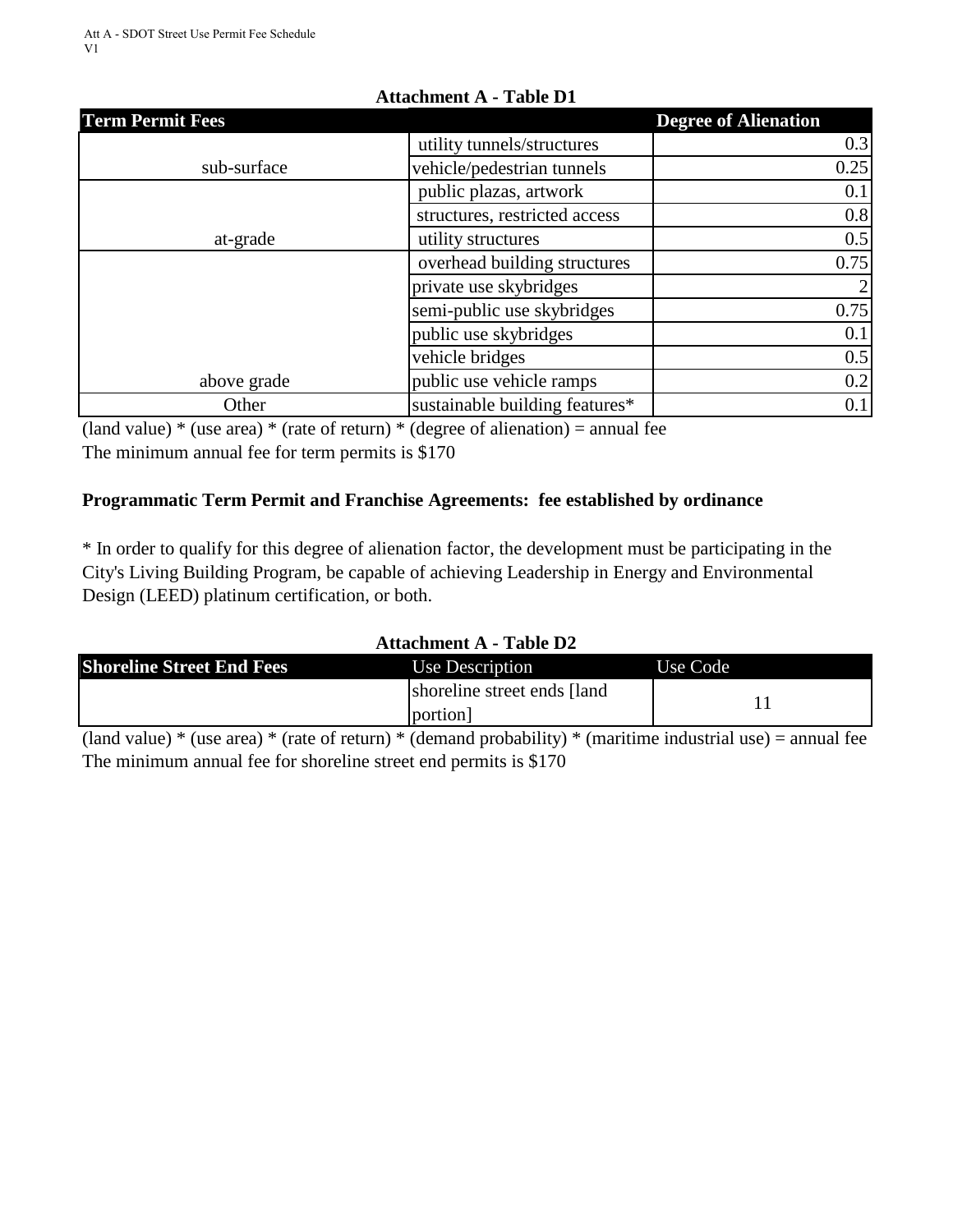#### **Attachment A - Definitions**

The Department of Transportation is directed to use the vending Street Use permit fees credited to the Transportation Operating Fund for the following purposes: administering the vending program, including notifying property owners abutting a proposed vending site designated by the Department of Transportation; verifying property boundaries and square footage of usage; designating pre-approved vending sites by the Department of Transportation; signing and demarcating designated vending sites and food-vehicle zones; attending meetings or hearings; preparing documents, legislation, forms, and notices; inspecting and enforcing permitted or illegal vending activity; or engaging in any other vending-related activity as directed by the Director of Transportation.

#### **Fee Methodology Factors, Terms and Descriptions**

#### **Factor/Term Description**

Simple Permit A simple permit is a permit that requires minimal or no review, such as a dumpster or storage container.

Complex Permit A complex permit requires technical review and coordination, such as a 50-foot utility trench, a tower crane or other construction.

PSM Public Space Management (PSM) issues permits ranging from short-term activation of the right of way (e.g., neighborhood block parties) to long-term renewing permits for private encroachments like retaining walls and sidewalk cafes. This includes term permits as well as pilot projects such as streateries and bike share. This applies to the following short-term use codes: 3A, 3B, 3C, 19B-19J, 52A, 54B. This applies to the following long-term use codes: 2A, 3D, 6, 7, 7A, 7C, 8, 11, 12, 14, 16, 18A, 18B, 19A, 21, 22B 29A, 62, WW100, WW150

Short-Term Permits that are not renewed and are generally less than one year in duration.

Long-Term Permits that are scheduled to renew on an annual basis.

Land value: For Term permits, the value of the use area in the right-of-way shall be based on the abutting parcel's current per-square-foot land value as determined by the King County Assessor. If the use area extends beyond the right-of-way centerline or abuts multiple parcels, the permit fee shall be calculated by averaging the abutting parcels' current land values.

> For Shoreline Street End permits, the value of the use area in the right-of-way shall be based on the abutting parcel's current per-square-foot land value as determined by the King County Assessor. If the use area extends beyond the centerline of the right-of-way or abuts multiple parcels, the permit fee shall be calculated for each portion of the use area according to the current per-square-foot land value of the abutting parcels.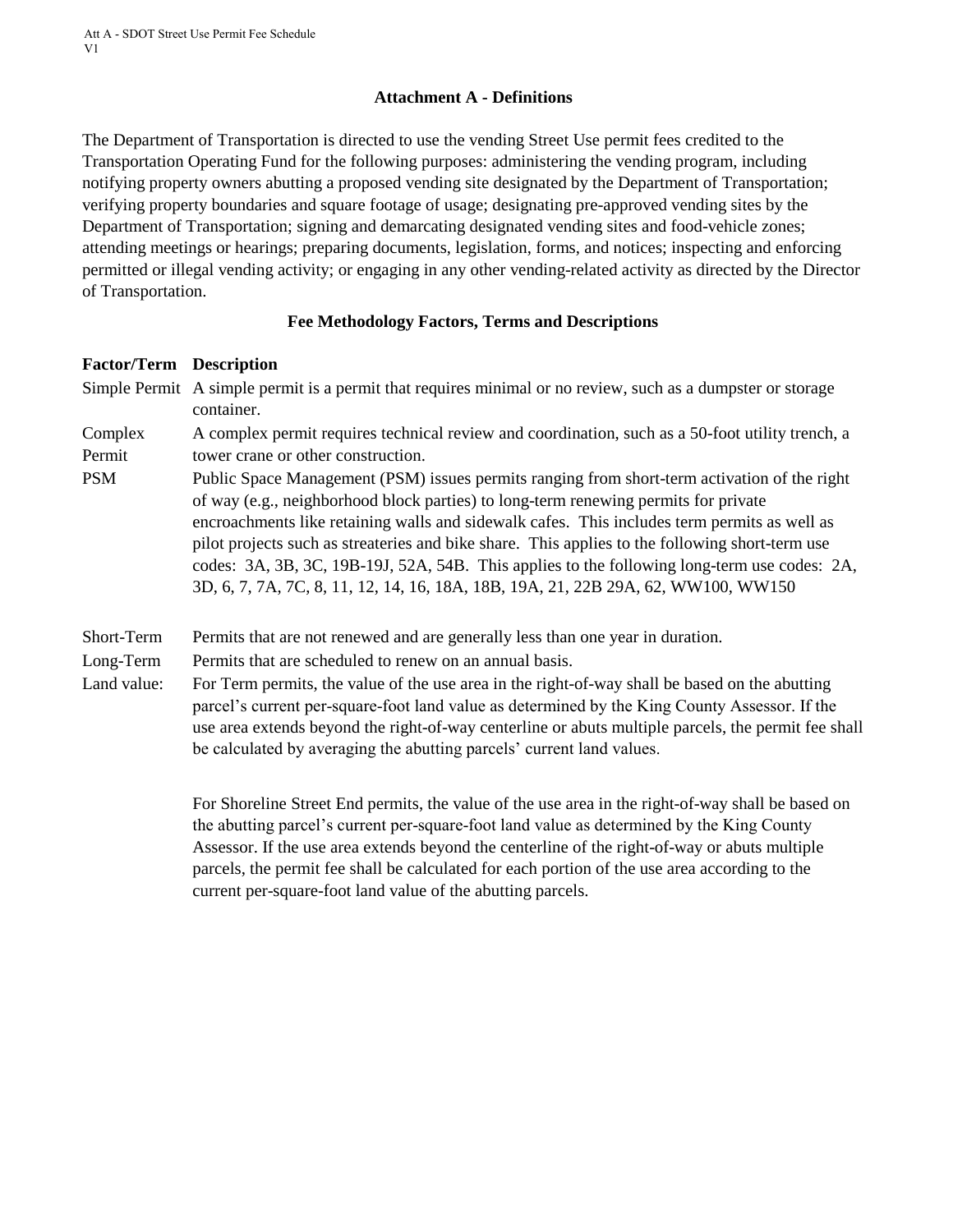If all parcels abutting the Term or Shoreline Street End permitted use area are governmentowned and the parcels are not tax assessed in whole or in part by King County, the parcels shall be excluded when establishing the Term or Shoreline Street End permit fee. To determine the permit fee, the current per-square-foot land value as determined by the King County Assessor of the closest privately-owned parcel or parcels with the same zoning or shoreline designation of the Term or Shoreline Street End permitted use area shall be averaged. If the next closest privately-owned parcel or parcels do not have the same underlying zoning or shoreline designation as the abutting government-owned parcel, the Seattle Department of Transportation shall consult with the City Appraiser. The City Appraiser shall determine if the next closest parcel or parcels with similar zoning or shoreline designation reasonably establishes the current per-square-foot land value of the use area in the right of way for fee calculation purposes.

- Use area: Square footage of the permitted encroachment in the right-of-way, as authorized by Seattle Department of Transportation.
- Rate of return: Annualized rate of return on market value of the right-of-way, as established by the City Appraiser or a State of Washington Certified General Real Estate Appraiser retained by the Director of Transportation.
- Degree of alienation: For Term permits, the degree of impact on the public, utilities, right-of-way, and other potential uses of the right-of-way based on City policy, as established by Seattle Department of Transportation. Refer to Attachment A-Table C1: Degree of Alienation Factor.
- Demand probability: For Shoreline Street End permits, the estimated demand of probable use shall be based on factors that include, but are not limited to, location, access, size, view, and topography; as established by the City Appraiser or a State of Washington Certified General Real Estate Appraiser retained by the Director of Transportation. Refer to Ordinance 123611, Attachment A: Demand Probability Factor. The Director of Transportation is authorized to update Attachment A based upon the recommendations of the City Appraiser or a State of Washington Certified General Real Estate Appraiser. The new Demand Probability Factor shall become effective when the updated Demand Probability Factor is adopted by rule.

Maritime Industrial Use **Discount** Factor: To support the City's policies of protecting its maritime uses, a 50 percent discount factor shall apply to that portion of the Shoreline Street End occupied by a legally-established waterdependent or water-related use as defined in Seattle Municipal Code Section 23.60.944.

The Department of Transportation is directed to use the shoreline street end permit fees credited to the Transportation Operating Fund for the following purposes:

(a) Notifying property owners that abut shoreline street ends of the need for permits for private use of the street end and of the fee schedule;

- (b) Administering and inspecting shoreline street end use;
- (c) Verifying property boundaries and area of use;